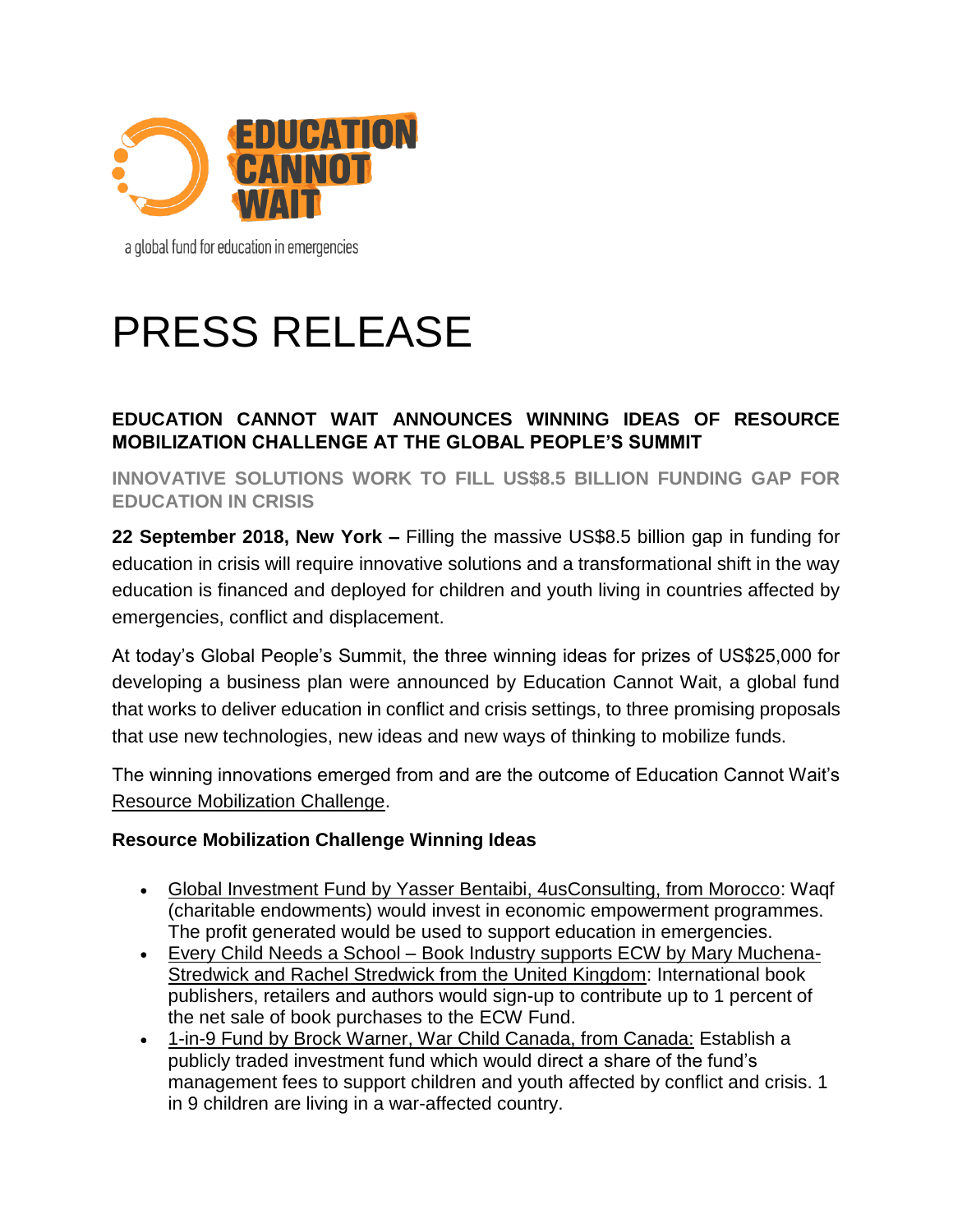"The most crucial challenge of our times is that of ensuring inclusive education and quality learning to children and youth suffering the brunt of crisis and loss of opportunities. We need to be vigilant to their needs and rights. What they expect from us and what we expect from them are two sides of the same coin: productive lives and positive contributions to society. To get there, we need extraordinary solutions – solutions that gently shake the world and engage all of us: political stakeholders, civil society, businesses, entrepreneurs and individuals," said Yasmine Sherif, Director of Education Cannot Wait (ECW), during the announcement ceremony. "At ECW, we are working hard every day to access the abundance of financial resources that circulate on the globe: to mobilize the resources and inspire political commitment to meet the educational needs of 75 million children and youth in conflicts and disasters."

The Resource Mobilization Challenge is a promising step in building momentum for a global movement that is working to provide more agile, connected and faster responses to the pressing needs facing the 75 million children living in crisis-affected areas that are in urgent need of education support.

"I am delighted to be one of the winners of the ECW Challenge because I truly believe that 'Every Child Needs a School,'" said Mary Muchena. "My idea of channeling micro payments has the potential to raise and leverage significant amounts and presents a great opportunity to inform and connect the world with stories from school going children in crises countries. I am a book worm and with many others out there we can together dent the gap in education in emergencies funding."

The winning ideas were announced at a live show during today's [Global People's Summit,](https://educationcannotwait.us18.list-manage.com/track/click?u=6baddf6a91b194dcd2e82ac11&id=99a499d031&e=35121d8379) an online digital summit in partnership with the United Nations during the United Nations General Assembly (UNGA).

The announcement calls attention to world leader's attending the General Assembly, where a number of high-level events on youth, crisis, recovery, education and sustainable development are expected to propel the need for improved funding and support for more sustainable solutions for education in crisis.

"Our resource mobilization Challenge Winners combine creativity, knowledge, compassion and enthusiasm. That's what we need if we are to make quality education a reality for 75 million children and youth in crisis," Sherif said.

# **Learn more about the funding gap for education in crisis**

• Across the globe 75 million children in crisis-affected areas are in urgent need of education support. [Learn More](https://educationcannotwait.us18.list-manage.com/track/click?u=6baddf6a91b194dcd2e82ac11&id=8fc551eba0&e=35121d8379)